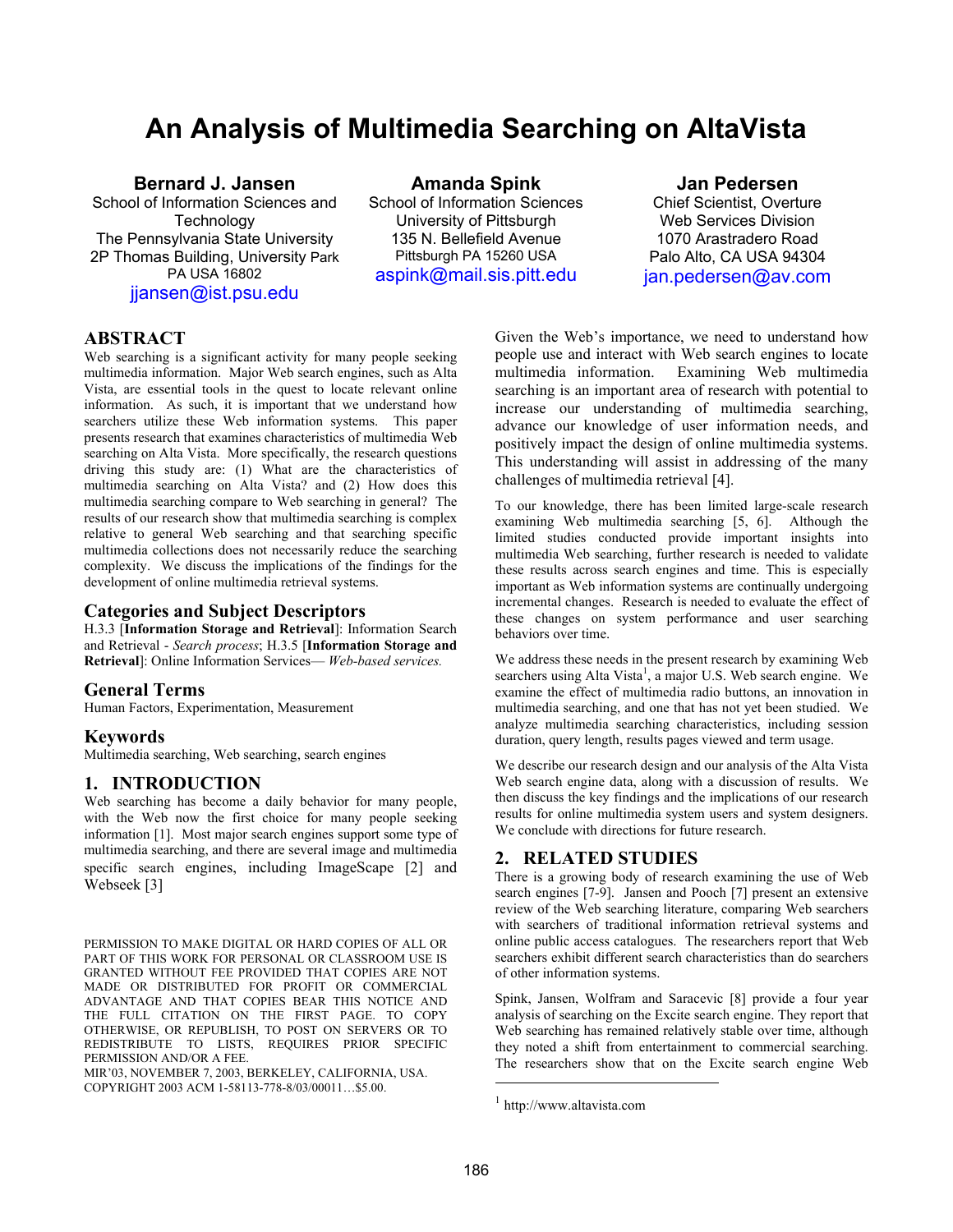searching sessions are very short as measured by number of queries. Users view a very limited number of results pages<sup>2</sup>, with the majority of Web searchers, approximately 80%, viewing no more than 10 to 20 Web documents. These characteristics have remained fairly constant across multiple studies.

In the area of multimedia searching, there has been dramatically less published research [5, 6]. Goodrum and Spink [5] analyzed image queries, and Jansen, Goodrum, and Spink [6] analyzed audio, image, and video sessions and queries from the Excite search engine from multiple years. The researchers noted that multimedia sessions and queries are generally longer than general Web queries indicating an increased cognitive load for multimedia searching. Both of these studies were on the general database and did not examine the effect of separate multimedia collections on Web searching.

In this research, we seek to address the issue of no investigation of Web searching within specific multimedia databases by examining the searching patterns of Alta Vista users. We present results from analysis of both general searching and multimedia content collections.

# **3. RESEARCH QUESTIONS**

More specifically, the research questions driving this study are:

- 1) What are the characteristics of Alta Vista multimedia searching?
- 2) How does multimedia searching compare to Web searching in general?

The broader goal of our study is to gauge the effect of separate multimedia collections on Web searching characteristics and thereby effect the design of multimedia retrieval systems.

# **4. RESEARCH DESIGN**

In 2002, Alta Vista was the  $7<sup>th</sup>$  most popular search engine [10] in terms of unique visitors and had a content collection of nearly approximately a billion Web pages [11]. Alta Vista supported several query operators including AND, OR, NOT, NEAR, MUST APPEAR, MUST NOT APPEAR, and PHRASE operators [12].

From this information, we see that AltaVista offers a full range of searching options, has an extremely large content collection, and millions of unique visitors per month. After being an independent company for several years, Overture Services purchased AltaVista in 2003 [13], and Yahoo! [14] then purchased Overture Services.

# **4.1 Data Collection**

 $\overline{a}$ 

Many Web searchers are interested in multimedia content, such as audio, images, and video files, although the interest is predominantly in images. The Alta Vista search engine uses a straightforward ontology designed to assist users in searching for multimedia, namely radio buttons that target searches for specific audio, image or video content collections. Alta Vista resolves these multimedia searches against separate content collections.

Each collection (i.e., audio, image, and video) has different indexing features and relevance ranking functions based on textual attributes of the particular multimedia file. Many have proposed content based indexing [15, 16]; however, these contextual based indexing methods such as the methods used by Alta Vista, have proven quite effective within the Web searching environment.

To address our research questions, we obtained, and quantitatively analyzed, actual queries submitted to Alta Vista main search box in 2002. We also analyzed queries in from each of the three multimedia content collections. The queries were submitted to Alta Vista on 8 September 2002 and span a 24-hour period. We recorded the queries in four transaction logs (*general*, *audio*, *image*, and *video*) and represent a portion of the searches executed on the Web search engine on this particular date.

The original general transaction log contains approximately 3,000,000 records. Each record contains three fields:

- (1) *Time of Day*: measured in hours, minutes, and seconds from midnight of each day as recorded by the Alta Vista server,
- (2) *User Identification*: an anonymous user code assigned by the Alta Vista server, and
- (3) *Query Terms*: terms exactly as entered by the given user. Using these three fields, we located the initial query and then recreated the chronological series of actions in a session.

We adopt the terminology outlined by Jansen and Pooch [7] in this research. Specifically,

- (1) A *term* is any series of characters separated by white space or other separator.
- (2) A *query* is the entire string of terms submitted by a searcher in a given instance, and
- (3) A *session* is the entire series of queries submitted by a user during one interaction with the Web search engine.

When a searcher submits a query, then views a document, and returns to the search engine, the Alta Vista server logs this second visit with the identical user identification and query, but with a new time (i.e., the time of the second visit). This is beneficial information in determining how many of the retrieved results pages the searcher visited from the search engine, but unfortunately it also introduces duplicate queries in the transaction log.

To address this issue, we collapsed the four data sets by combining all identical queries submitted by the same user to give us the unique queries for analyzing sessions, queries and terms, and pages of results viewed [7]. We utilized the complete uncollapsed sessions in order to obtain an accurate measure of the temporal length of sessions and the number of results pages visited.

For analysis of the multimedia data sets, we followed the same procedure and compared the results from the analysis of the general Alta Vista transaction log to the results from the analyses of the audio, image and video transaction logs.

<span id="page-1-0"></span><sup>2</sup> When a Web search engine user submits a query, the search engine returns the results in blocks, of usually about 10 results. These "chucks" are referred to as *Results Pages* and are presented to the user sequentially from the top most ranked results page to the maximum number of results retrieved by the search engine.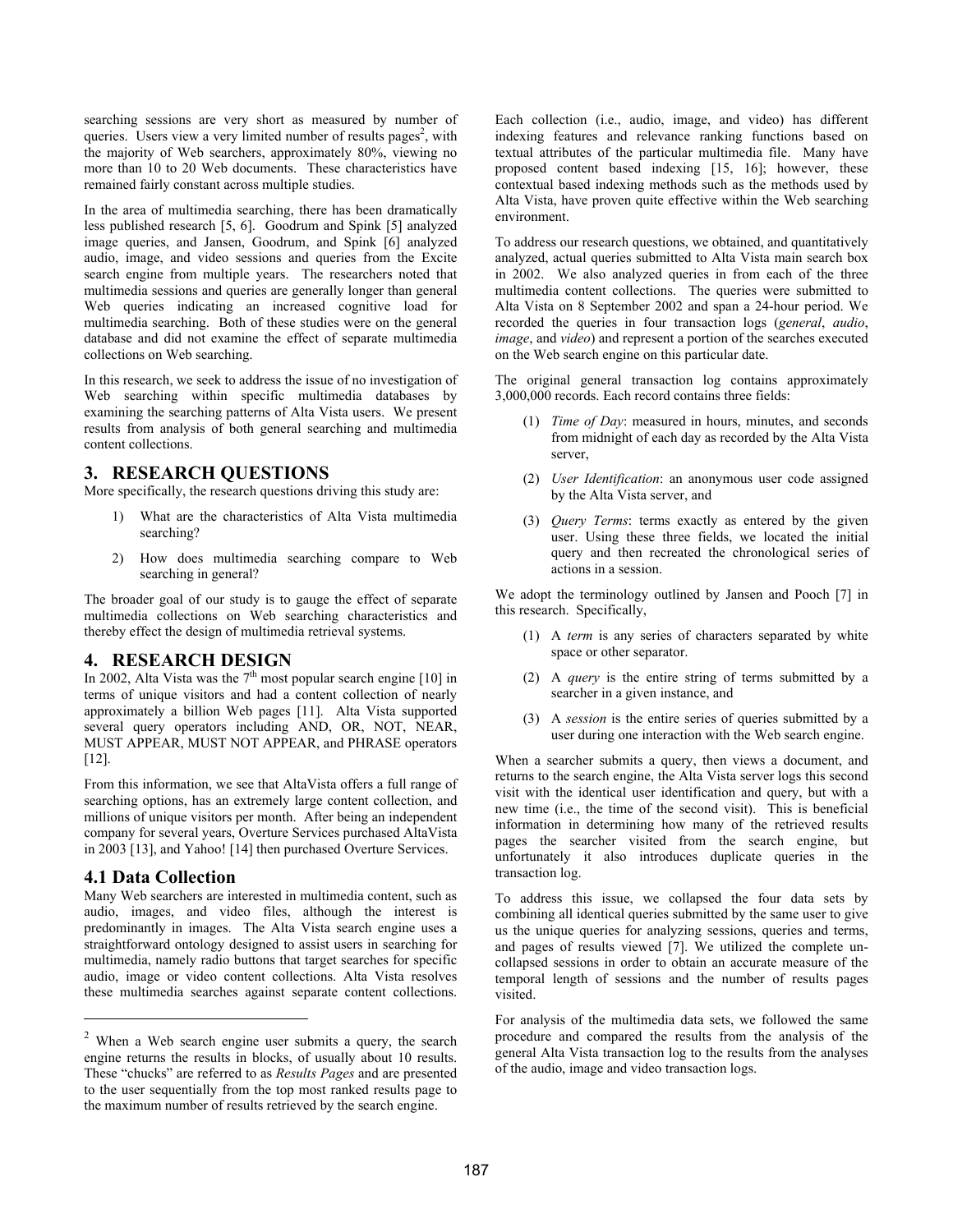# **5. RESULTS**

We present the aggregate results for the analysis in Table 1.

|                                                  | General           | <b>Audio</b>         | Image               | <b>Video</b>               |
|--------------------------------------------------|-------------------|----------------------|---------------------|----------------------------|
| <b>Sessions</b>                                  | 369,350           | 3,181                | 26,720              | 5,789                      |
| <b>Queries</b>                                   | 1,073,388         | 7,513                | 127,614             | 24,265                     |
| <b>Terms</b>                                     |                   |                      |                     |                            |
| $\overline{Unique}$                              | 297,528 (9.5%)    | $6,199(33.4\%)$      | 71,873 (14.1%)      | $8,914(19.1\%)$            |
| <b>Total</b>                                     | 3,132,106 (100%)  | 18,544 (100%)        | 510,807 (100%)      | $\overline{46,708}$ (100%) |
| <b>Mean terms</b><br>per query                   | $2.91$ (sd=4.77)  | $2.47$ (sd=1.62)     | $4.00$ (sd=3.21)    | $1.92$ (sd= $1.09$ )       |
| Terms per query                                  |                   |                      |                     |                            |
| 1 term                                           | 218,628 (20%)     | 2,128(28%)           | 27,808 (22%)        | 9,465(39%)                 |
| 2 terms                                          | 330,875 (31%)     | 2,652 (35%)          | 40,472 (32%)        | 9,979 (41%)                |
| $3+$ terms                                       | 523,885 (49%)     | 2,733(36%)           | 59,334 (46%)        | 4,814(20%)                 |
| <b>Mean queries</b><br>per user                  | $2.91$ (sd=4.77)  | $2.36$ (sd= $3.85$ ) | 4.78 (sd= $10.44$ ) | $4.19$ (sd=6.14)           |
| <b>Users modifying</b><br>queries                | 193,468 (52%)     | 1,496(47%)           | 14,838 (56%)        | 3,350 (58%)                |
| <b>Session size</b>                              |                   |                      |                     |                            |
| 1 query                                          | 175,882 (48%)     | 1,685(53%)           | 11,882 (44%)        | 2,439 (42%)                |
| 2 queries                                        | 75,343 (20%)      | 657(21%)             | 4,759(18%)          | 1,016(18%)                 |
| $3 + queries$                                    | 118,125 (32%)     | 839 (26%)            | 10,079 (38%)        | 2,334 (40%)                |
| <b>Results Pages Viewed</b>                      |                   |                      |                     |                            |
| 1 page                                           | 781,483 (72.8%)   | $5,551(73.9\%)$      | $80,455(63.0\%)$    | $13,357(55.0\%)$           |
| 2 pages                                          | 139,088 (13.0%)   | $1,070(14.2\%)$      | 14,498 (11.1%)      | 3,905 (16.1%)              |
| $3 + pages$                                      | $150,904(14.1\%)$ | 892 (11.9%)          | 32,661(25.65)       | $1,949(28.9\%)$            |
| <b>Boolean Queries</b>                           | 61,065(6%)        | 210(3%)              | 35,955 (28%)        | 299 (1%)                   |
| <b>Terms not repeated</b><br>in data set         | 176,196 (6%)      | 3,720 (20%)          | 35,955 (7%)         | 5,292 (11%)                |
| Use of 100 most<br>frequently occurring<br>terms | 592,699 (19%)     | 4,889 (26%)          | 26,621(5%)          | 17,745 (38%)               |

| Table 1. Comparison of general, audio, image, and video searching in 2002 |  |  |  |  |
|---------------------------------------------------------------------------|--|--|--|--|
|                                                                           |  |  |  |  |

In comparing the four types of searching (general, audio, image, and video), we see that the use of unique terms in audio searching (33%) is substantially higher than the other types of Web searching (10% to 19%), indicating that searching for audio medium utilizes a broader jargon.

The mean terms per query for image searching was notably larger (4 terms per query) than the other categories of searching, which were all less than 3 terms.

Video searchers also viewed more pages of results than other searchers, with 45% of video searchers viewing more than one results pages.

The session lengths for image searchers were longer than any other type of searching, although video sessions were also relatively lengthy. The session lengths of image searches when combined with the longer queries may indicate the image searching is a more difficult cognitive task than other types of searching.

Another indicator of the complexity of image searching is Boolean usage, which was 28%. This is more than four times the next highest category of general Web searching.

Audio searching had, by far, the highest percentage of terms not repeated in the data set (20%) and the highest percentage usage of most utilized terms (26%).

To our knowledge, there has been no previously published analysis of Web searching using a multimedia ontology such as AltaVista's (i.e., radio buttons). However, there has been previous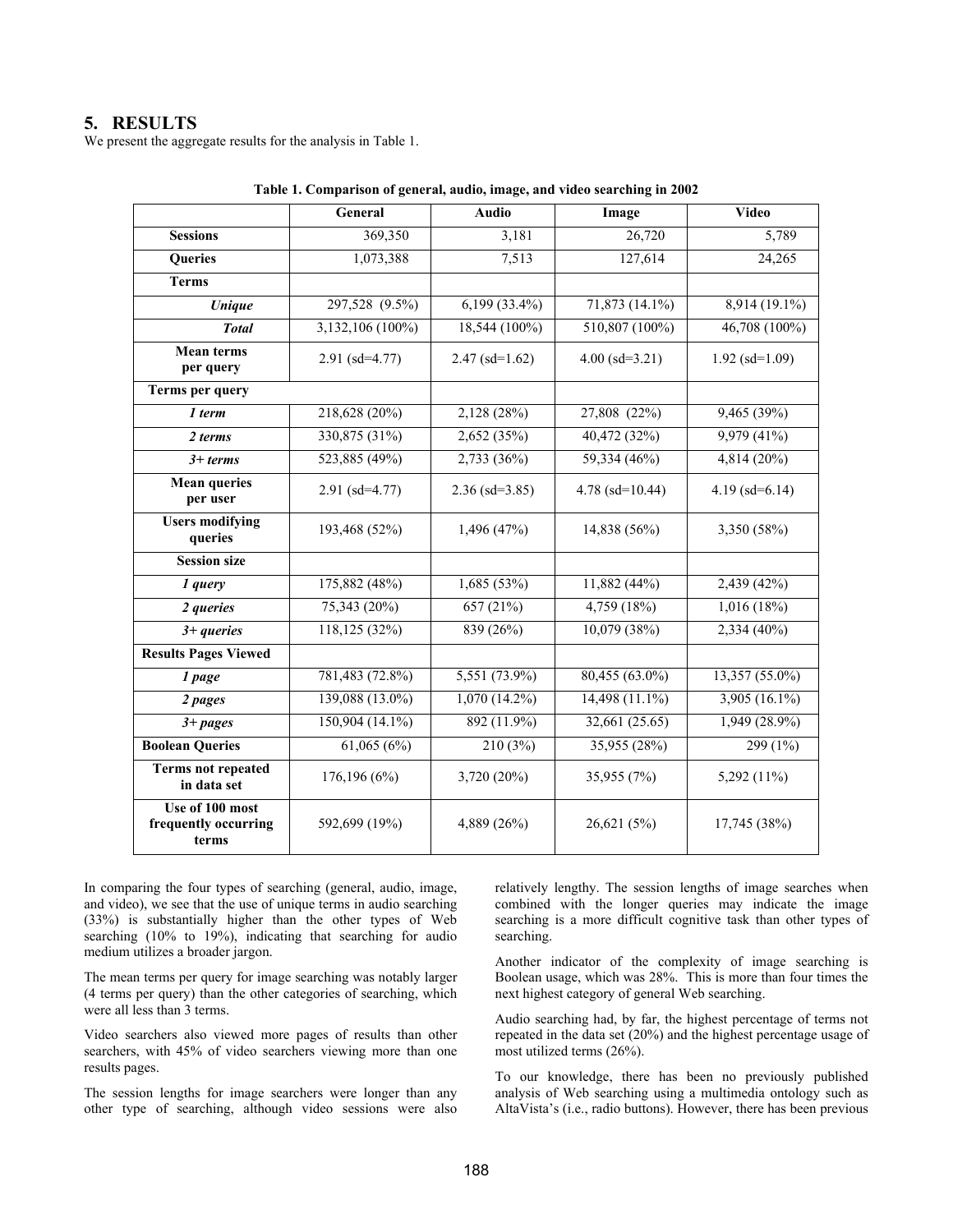research on multimedia searching on the Web [5, 6, 17]. These studies report on multimedia searching using the standard interface methodology for general Web searching (i.e., text box).

increased query length and increased session length as indicators of searching complexity, we see from Table 2 that the use of a relative simple interface (i.e., radio buttons for specific multimedia type) has reduced the complexity of audio and video searching. It has not had the same effect on image searching.

Table 2 presents a comparison of the means and standard deviation using data from Jansen and colleagues [6]. If we view

|                                   | Audio               |                     |                      | Image               | Video               |                     |
|-----------------------------------|---------------------|---------------------|----------------------|---------------------|---------------------|---------------------|
|                                   | With                | Without *           | With                 | Without *           | With                | Without *           |
| Mean<br><b>Terms</b><br>Per Query | 2.47<br>$(sd=1.62)$ | 4.11<br>$(sd=2.67)$ | 4.00<br>$(sd=3.21)$  | 3.46<br>$(sd=2.20)$ | 1.92<br>$(sd=1.09)$ | 3.32<br>$(sd=1.96)$ |
| Mean<br>Queries<br>Per User       | 2.36<br>$(sd=3.85)$ | 2.44<br>$(sd=2.95)$ | 4.78<br>$(sd=10.44)$ | 3.27<br>$(sd=5.49)$ | 4.19<br>$(sd=6.14)$ | 2.91<br>$(sd=3.85)$ |

**Table 2. Comparison of audio, image, and video searching with and without multimedia interface** 

Note: \* Data from [6]

We next examined query lengths. Research shows that increased query length measured in number of terms is directly related to retrieval effectiveness [18] . Table 3 presents the query length percentages for each data set.

| Query<br>Length | <b>Percentage of All Queries</b> |              |          |              |  |  |
|-----------------|----------------------------------|--------------|----------|--------------|--|--|
|                 | <b>General</b>                   | <b>Audio</b> | Image    | <b>Video</b> |  |  |
| $\theta$        | 0.03%                            | $0.1\%$      | $0.04\%$ | $0.03\%$     |  |  |
| 1               | 20.4%                            | 28.3%        | 21.8%    | 39.0%        |  |  |
| $\overline{2}$  | 30.8%                            | 35.3%        | 31.7%    | 41.1%        |  |  |
| 3               | 22.8%                            | 17.5%        | 11.9%    | 13.2%        |  |  |
| 4               | 12.0%                            | $9.5\%$      | 3.9%     | 4.1%         |  |  |
| 5               | 5.9%                             | 4.7%         | 2.7%     | $1.6\%$      |  |  |
| 6               | 2.5%                             | 2.2%         | 0.5%     | 0.5%         |  |  |
| 7               | 1.2%                             | $1.0\%$      | 0.2%     | $0.2\%$      |  |  |
| 8               | 0.5%                             | $0.5\%$      | 0.1%     | 0.1%         |  |  |
| 9               | 3.5%                             | 0.5%         | 27.0%    | $0.1\%$      |  |  |
| $>= 10$         | 0.4%                             | 0.4%         | 0.2%     | 0.1%         |  |  |

**Table 3. Query lengths in each data set.** 

From Table 3, we see that generally the percentages are similar at each length although with some variation. A notable exception is image queries with length of 9 terms at 27%. Naturally this skewed the average. We cannot account for this clustering at this query length. We examined this in query length in more detail. There were several individual images sessions, not a single user. We hypothesize that this is an

anomaly of the data collection. Over a longer collection period, the percentage would be more evenly spread at the longer query lengths for image searchers.

We next examined the use of terms. Table 4 presents the term – frequency for the top twenty-five most frequently occurring terms within each data set, after removal of stop words.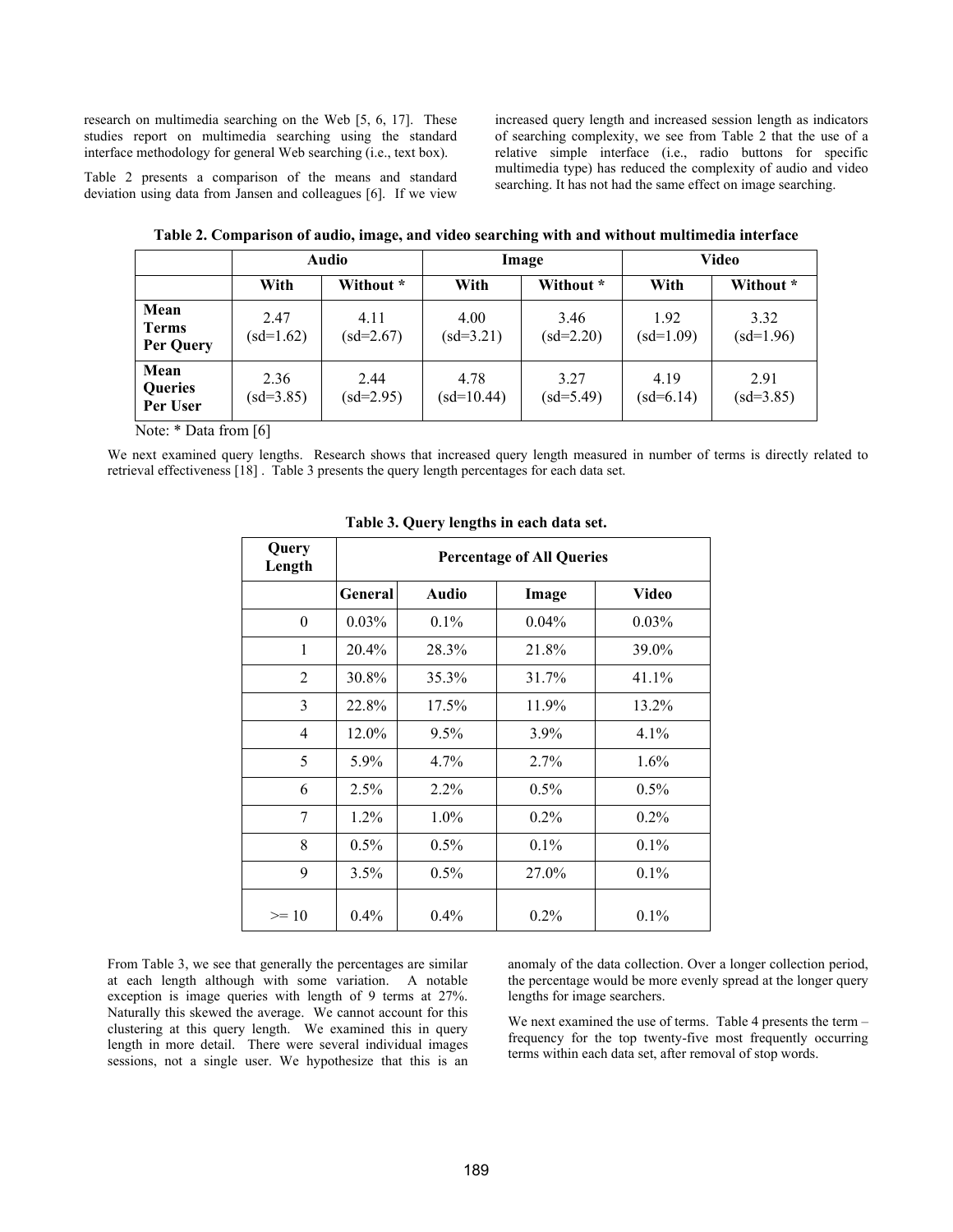| General            |                        | <b>Audio</b>       |           | Image                    |           | <b>Video</b>          |           |
|--------------------|------------------------|--------------------|-----------|--------------------------|-----------|-----------------------|-----------|
| <b>Total Terms</b> | $\overline{3,}132,106$ | <b>Total Terms</b> | 18,544    | <b>Total Terms</b>       | 510,807   | <b>Total Terms</b>    | 46,708    |
|                    |                        |                    |           |                          |           |                       |           |
| <b>Term</b>        | Frequency              | <b>Term</b>        | Frequency | <b>Term</b>              | Frequency | <b>Term</b>           | Frequency |
| free               | 0.6%                   | mp3                | 1.0%      | nude                     | 0.6%      | sex                   | 3.7%      |
| sex                | 0.2%                   | music              | 0.8%      | sex                      | 0.4%      | free                  | 1.2%      |
| pictures           | 0.2%                   | you                | 0.6%      | girls                    | 0.3%      | teen                  | $1.0\%$   |
| new                | 0.2%                   | sounds             | 0.5%      | pictures                 | 0.2%      | nude                  | 1.0%      |
| nude               | 0.2%                   | free               | 0.5%      | $p^{***}y$               | 0.2%      | $f^**k$               | 0.9%      |
| music              | 0.2%                   | sex                | 0.5%      | naked                    | 0.2%      | porn                  | 0.9%      |
| school             | 0.2%                   | john               | 0.5%      | teen                     | 0.2%      | girls                 | 0.9%      |
| how                | 0.2%                   | me                 | 0.4%      | women                    | 0.2%      | $p^{***}y$            | 0.9%      |
| lyrics             | 0.2%                   | song               | 0.4%      | pics                     | 0.2%      | $f^{***}$ ing         | 0.8%      |
| home               | 0.2%                   | love               | 0.4%      | free                     | 0.1%      | $c*m$                 | 0.8%      |
| pics               | 0.2%                   | sound              | 0.4%      | black                    | 0.1%      | gay                   | 0.7%      |
| download           | 0.2%                   | by                 | 0.3%      | girl                     | 0.1%      | lesbian               | 0.7%      |
| online             | 0.1%                   | my                 | 0.3%      | porn                     | 0.1%      | video                 | 0.7%      |
| american           | $0.1\%$                | on                 | 0.3%      | big                      | 0.1%      | black                 | 0.7%      |
| state              | 0.1%                   | songs              | 0.3%      | hot                      | 0.1%      | anal                  | 0.6%      |
| county             | 0.1%                   | download           | 0.3%      | $t*ts$                   | 0.1%      | hardcore              | 0.6%      |
| university         | 0.1%                   | way                | 0.3%      | young                    | 0.1%      | big                   | 0.6%      |
| car                | 0.1%                   | world              | 0.3%      | $\overline{f^{***}}$ ing | 0.1%      | hentai                | 0.5%      |
| texas              | 0.1%                   | theme              | 0.2%      | flag                     | 0.1%      | $t$ <sup>*</sup> $ts$ | 0.5%      |
| real               | 0.1%                   | orgasm             | 0.2%      | sexy                     | 0.1%      | young                 | 0.5%      |
| games              | 0.1%                   | midi               | 0.2%      | gay                      | 0.1%      | girl                  | 0.5%      |
| software           | 0.1%                   | star               | 0.2%      | $c*m$                    | 0.1%      | videos                | 0.5%      |
| art                | 0.1%                   | your               | 0.2%      | $a^{**}$                 | 0.1%      | movies                | 0.4%      |
| map                | 0.1%                   | down               | 0.2%      | world                    | 0.1%      | asian                 | 0.4%      |
| florida            | 0.1%                   | pink               | 0.2%      | map                      | 0.1%      | women                 | 0.4%      |

**Table 4. Top 25 Most Frequently Occurring Terms in Each Data Set.** 

In previous studies of general Web searching trends, there is a documented shift away from entertainment to commercial and increased information searching on a variety of topics [8]. These changes have paralleled the increase availability of commercial content on the Web [19].

This does not appear to be the case with multimedia searching on the Web, as evidenced by the most frequently occurring terms, most of which are entertainment related. Many terms are sexual in nature. Although this may cause offense for some, it is important for researchers and practitioners in the field of multimedia retrieval to clearly understand the motivation and information need of many currently searching for multimedia on the Web. It remains to be seen whether or not Web multimedia searching follows the same trend as general Web searching, which is shift to other topical domains.

The other notable area is the frequency of term usage. The term frequencies between general and image searching are nearly identical. Audio and video frequencies are substantially higher. However, one might expect this given the clustering in the entertainment domain.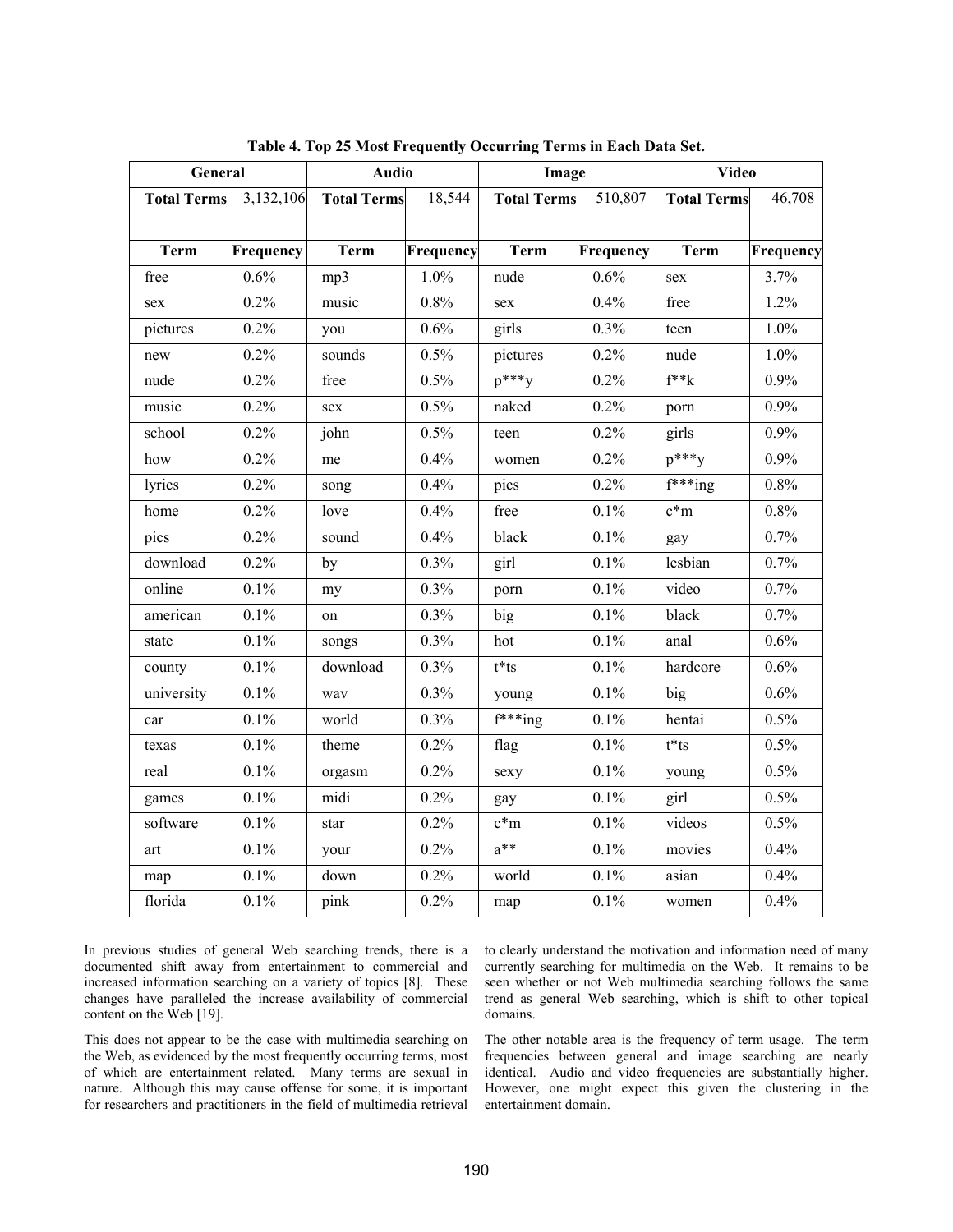# **6. DISCUSSION**

This research had the goals of identifying the characteristics of Alta Vista Web multimedia searching and measuring the effect of radio buttons on multimedia searching. From our analysis, multimedia appears to require greater interactivity between the user and search engine, relative to general Web searching. The increase in query and session lengths and the increase in the number of results pages being viewed indicate this greater interactivity. Overall, the interactions between Web searchers and systems are still relatively simple as evidenced by the low use of query operators. There indications that the use of query operators has little effect on search engines results [20, 21], which may account for their low usage.

However, the range of information needs appears to be broadening based on the high percentage of unique terms and large number of terms not repeated in the data set. Other Web studies also report a trend toward a broadening of information needs [8, 22]. The increased interactivity is actual welcome news for search engine developers, as it indicates a move by Web searchers to more carefully refine their information needs.

There is a sharp decrease in the number of pages viewed, especially between the first and second and the second and third results pages, with very few users viewing more than four or five pages of results. Alta Vista users have a low tolerance for reviewing large numbers of results, although again the trend is to view more. Given that over 70% of Web users utilize search engines to locate other Web sites [23], the implications are rather clear for content providers. Certainly for those publishing multimedia content on the Web or engaged in Web e-commerce in the multimedia area, the need to be ranked within the top 10 or 20 results remains critical in order to direct visitors to one's Web site.

At the term level of analysis, the most frequently occurring terms represent a small percentage of overall term usage. The most frequently used term (*free*) accounted only for approximately 0.6% of all term usage. The use of sexual terms was extremely low, in the general set, and the diversity of terms was quite large. Even in the multimedia searching, with more target topic, the frequency of top term usage was quite low. Again, this diversity reinforces our initial term analysis findings -- that these Web users are searching for an increasing variety of information topics.

For second research question, we examined how multimedia searching on Alta Vista compares to general Web searching. Generally, it appears that the use of separate searching interfaces aids users in multimedia searching. Multimedia searching using AltaVista's "radio button" ontology is less complex in terms of query and session length than searching for multimedia content without such an ontology. However, even with the use of the multimedia radio buttons and specific multimedia content collections, searching for multimedia is more complex than general Web searching. This indicates the need for and the possibility for further system improvements in this area.

Of the four types of searching (general, audio, image and video), image searching appears to be the more multifaceted task. The mean terms per query for image searching was notably larger (4 terms) than the other categories of searching, which were less than 3 terms. The session lengths for image searchers were longer than any other type of searching, although video sessions were also relatively lengthy. Boolean usage by image searchers was 28%, over four times the next highest category of general Web searching. These results certainly indicate the need for more efforts to increase the ease of multimedia searching.

## **6.1 Strengths**

This study contributes to the multimedia searching literature in several important ways. First, the data comes from users submitting real queries. Accordingly, it provides a realistic glimpse into how Web users search, without the self-selection issues or altered behavior that can occur with lab studies or survey data. Second, the sample is quite large, with over 350,000 sessions from general transaction log. Also, there were 34,000 multimedia additional sessions. Third, we obtained data from a very popular search engine as measured by both document collection and number of unique visitors to ensure that our results were generalizable. Fourth, it appears to be the first published analysis of Web searching on specific multimedia databases.

#### **6.2 Limitations**

As with any research, there are limitations that one should recognize. The sample data comes from one major Web search engine, introducing the possibility that the queries do not represent the queries submitted by the broader Web searching population. However, Jansen and Pooch [7] have shown that characteristics of Web sessions, queries, and terms are very consistent across search engines.

Other potential limitations are that we do not have information about the demographic characteristics of the users who submitted queries, so we must infer their characteristics from the demographics of Web searchers as a whole. Also, the data was collected on a specific date, introducing the possibility of bias due to these particular dates not being representative. However, a comparison of the collected body of Web transaction log research [8, 22, 24-28] shows a great deal of similarity among Web searchers, indicating particular dates have little effect on session lengths, query lengths, Boolean usage, etc. However, particular dates do have an effect on the usage of popular terms [29].

## **7. FUTURE RESEARCH**

There are several avenues for future research. Certainly, we need more analysis in this field on a wider variety of Web search engines, ideally on the most popular search engines such as Microsoft Search, Google, America Online, or Yahoo!. However, access to the user data and the willingness of search engines to provide the access hampers this type of research. Additionally as Web search engines introduce additional searching interfaces changes, researchers should continue the evaluation of these changes to gauge their effect on Web searchers, using either transaction logs analysis or lab studies. Finally, we must continue the trend analysis of Web searching in order to predict future behavior and identify future user needs.

## **8. CONCLUSION**

The results of our research provide important insights into the current state of multimedia searching and Web information system usage for users, search engines developers, and Web sites designers. Certainly, system design work needs to continue, especially in the area of multimedia searching. The short session lengths and short queries are challenging issues for designers of Web information systems. This approach does not seem to be a successful strategy to maximize either recall or precision, the standard metrics for information retrieval system performance.